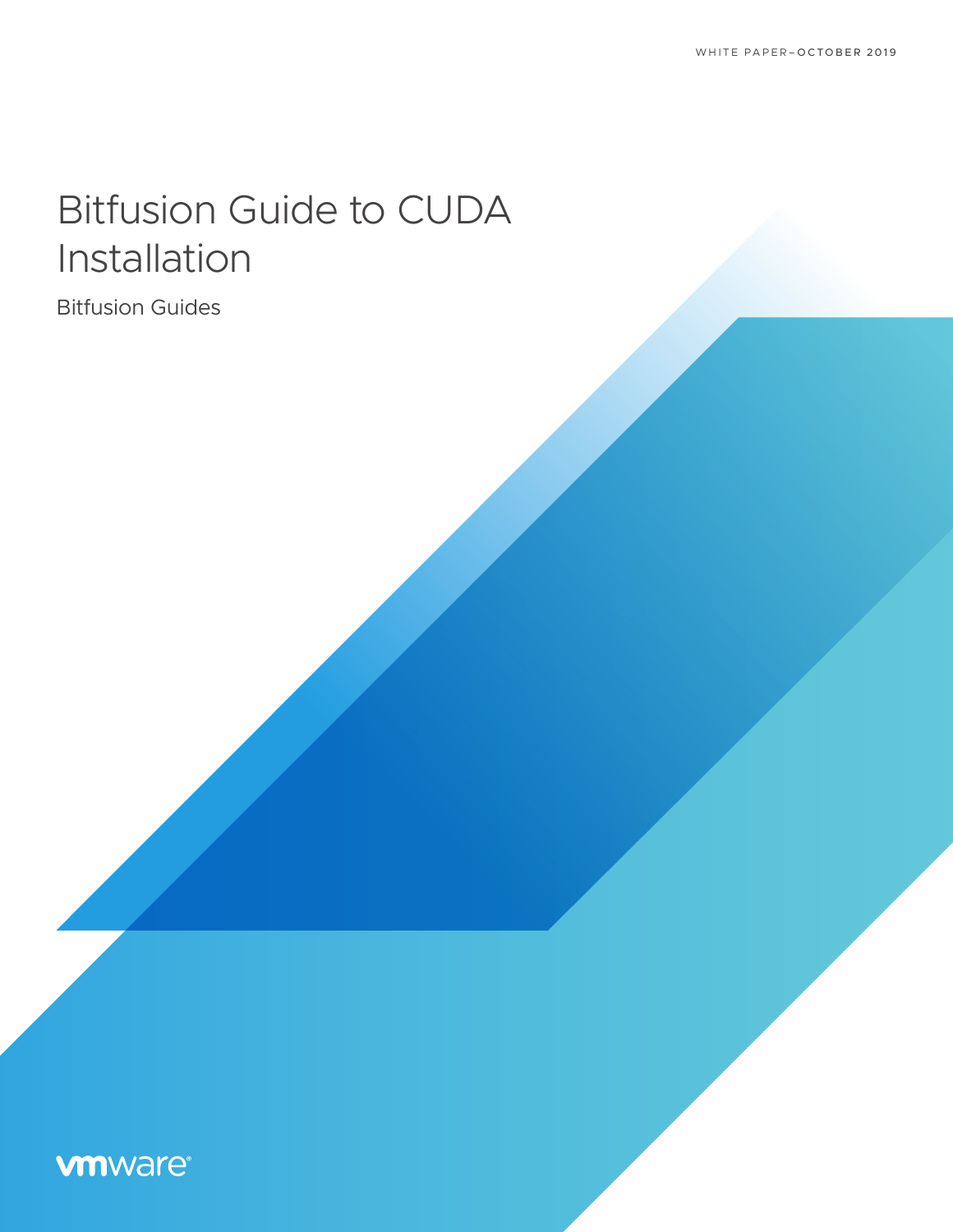### Table of Contents

| Purpose                          | 3              |
|----------------------------------|----------------|
| Introduction                     | 3              |
| Some Sources of Confusion        | $\overline{4}$ |
| So Many Prerequisites            | $\overline{4}$ |
| Installing the NVIDIA Repository | $\overline{4}$ |
| Installing the NVIDIA Driver     | 6              |
| Installing NVIDIA CUDA           | 6              |
| Installing cuDNN                 | 7              |
| Speed It Up!                     | 8              |
| Upgrading CUDA                   | 9              |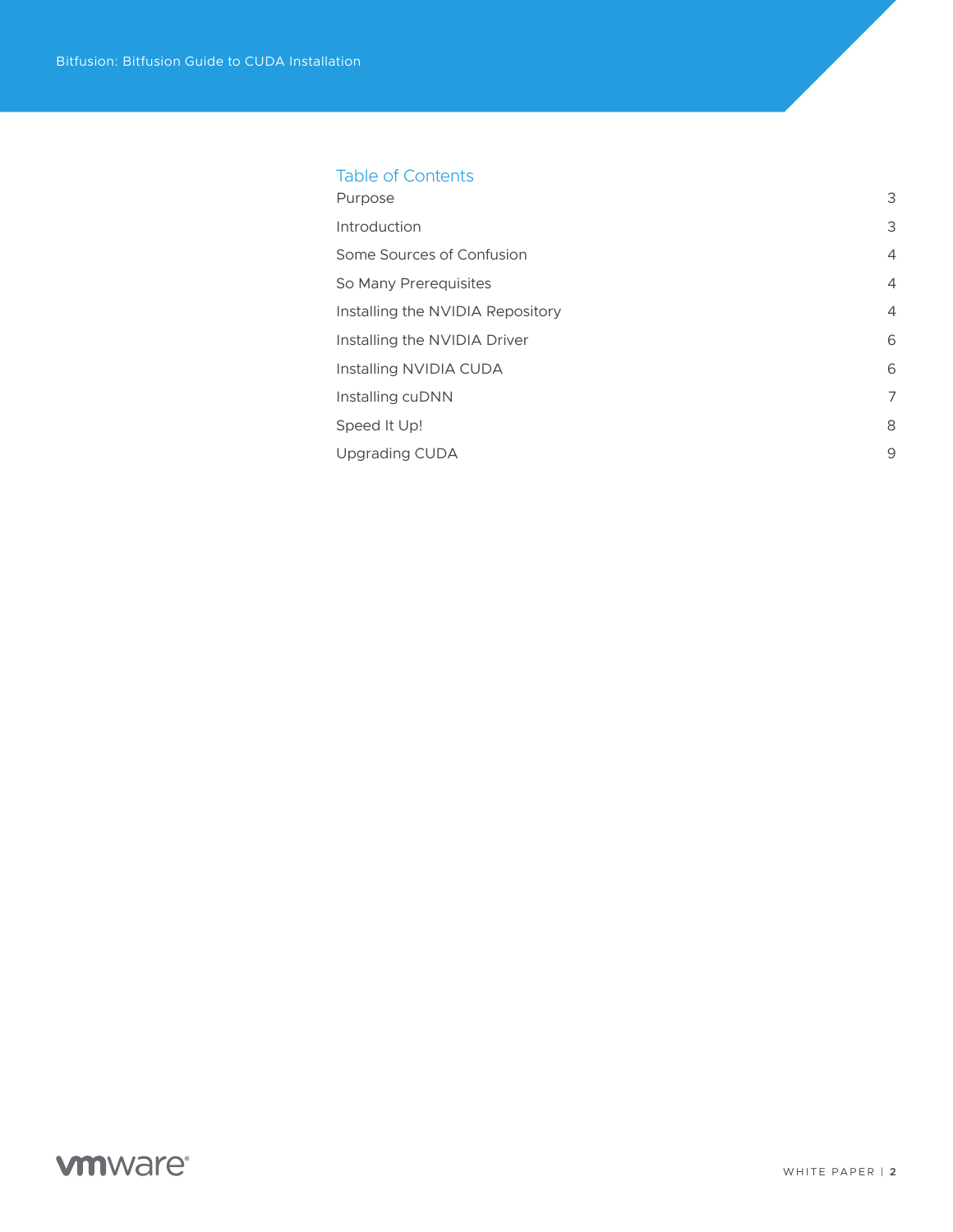#### <span id="page-2-0"></span>Purpose

Bitfusion FlexDirect provides a GPU virtualization solution. It allows you to use the GPUs, or even partial GPUs (e.g., half of a GPU, or a quarter, or one-third of a GPU), on different servers as if they were attached to your local machine, a machine on which you can now run a CUDA application even though it has no GPUs of its own.

Since Bitfusion FlexDirect software and ML/AI (machine learning/artificial intelligence) applications require other CUDA libraries and drivers, this document describes how to install the prerequisite software for both Bitfusion FlexDirect and for various ML/AI applications.

If you already have your CUDA drivers and libraries installed, you can skip ahead to the chapter on installing Bitfusion FlexDirect.

This document gives instruction and examples for Ubuntu, Red Hat, and CentOS systems.

#### **Introduction**

Bitfusion's software tool is called FlexDirect. FlexDirect easily installs with a single command, but installing the third-party prerequisite drivers and libraries, plus any application and its prerequisite software, can seem a Gordian Knot to users new to CUDA code and ML/AI applications. We will begin untangling the knot with a table of the components involved. Starting with GPU hardware, then CUDA driver software, we will work our way all the way up the stack to ML/AI applications following the order in which you'd install the packages. There is some installation information in the following table, followed by more details in the body of the document.

| <b>HIGH-LEVEL DESCRIPTION</b>                                                                                                                                                                        | PACKAGES, FILES AND COMMENTS                                                                                                                                                                                                                                                                                                 |
|------------------------------------------------------------------------------------------------------------------------------------------------------------------------------------------------------|------------------------------------------------------------------------------------------------------------------------------------------------------------------------------------------------------------------------------------------------------------------------------------------------------------------------------|
| <b>GPU</b> hardware                                                                                                                                                                                  | attached to system via PCIe                                                                                                                                                                                                                                                                                                  |
| NVIDIA driver<br>Needed on GPU servers, but not<br>on the clients.<br>https://www.nvidia.com/<br>Download/index.aspx                                                                                 | nvidia-smi (application)<br>/usr/lib/x86 64-linux-gnu/libnvidia-ml.so<br>(NVIDIA Management Library, NVML)<br>(used by nvidia-smi app e.g.)<br>libcuda.so<br>(low-level CUDA library & API, or CUDA-driver API:<br>e.g., cu_funcName)<br>(pretty good backwards compatibility)<br>NVIDIA driver (.ko)<br>And other libraries |
| CUDA (or SDK)<br>Needed where the application is<br>run.<br>Applications may be sensitive to<br>backward or forward version<br>differences.<br>https://developer.nvidia.com/<br>cuda-toolkit-archive | cublas.so<br>cusparse.so<br>cufft.so<br>etc.<br>(NVIDIA helper libraries for various math and<br>problem domains)<br>libcudart.so<br>(high-level or user-level CUDA library & API: e.g.,<br>cuda_funcName)<br>nvcc (CUDA compiler)<br>Sample applications                                                                    |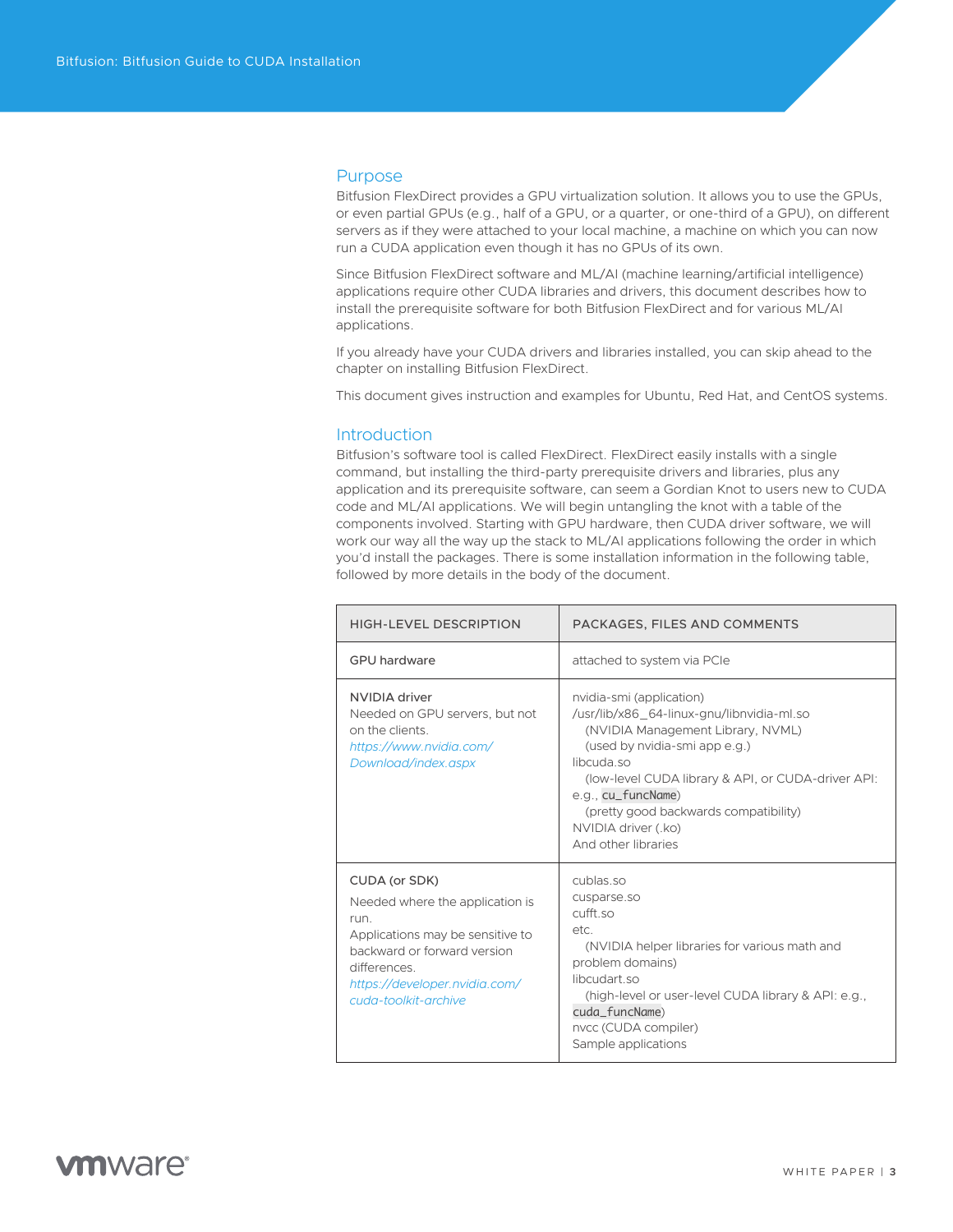<span id="page-3-0"></span>

| <b>NVIDIA CUDA Deep Neural</b><br>Network library<br>https://developer.nvidia.com/rdp/<br>cudnn-archive<br>(You need use or create an<br>NVIDIA developer's account to<br>download from here.) | cudnn so<br>(A NVIDIA helper library for deep neural networks,<br>kept separate from other libraries in the Toolkit.)<br>Note: This must be selected carefully to match the<br>versions of the CUDA Toolkit and of the NVIDIA<br>driver. |
|------------------------------------------------------------------------------------------------------------------------------------------------------------------------------------------------|------------------------------------------------------------------------------------------------------------------------------------------------------------------------------------------------------------------------------------------|
| FlexDirect<br>GPU virtualization software from<br>Bitfusion.<br>Requires license.                                                                                                              | Install script run in bash:<br>\$ wget -0 installfd getflex.bitfusion.io;<br>sudo bash installfd<br>Example: Run an application using GPU from remote<br>server:<br>\$ flexdirect run -n 1 app_needing_gpu                               |
| <b>TensorFlow</b><br>A Google ML project.                                                                                                                                                      | The build can be rather involved.<br>We recommend getting a prebuilt image, at least to<br>start <sup>.</sup><br>$$$ sudo pip[3] install tensorflow-gpu==1.9.0 #<br>or other version                                                     |
| <b>TensorFlow benchmarks</b><br>A representative CUDA<br>application, uses GPU(s) through<br>the CUDA library.<br>Commonly used for Bitfusion<br>evaluations.                                  | GitHub repository - no build needed<br>\$ git clone https://github.com/tensorflow/<br>benchmarks.git<br>\$ cd benchmarks<br>\$ git checkout cnn_tf_v1.9_compatible                                                                       |

#### Some Sources of Confusion

- When someone talks to you about "the CUDA library," they may mean a specific library (such as the CUDA runtime library used directly by applications or the lower-level libcuda.so, etc.) or a collection of libraries and possibly the NVIDIA driver, too. If you get confused, keep asking questions.
- In this doc, we will use the CUDA toolkit package which will let us install everything (driver, too), except for the cuDNN library (for deep neural network functionality).
- The NVIDIA driver package is more than just a driver. It includes the low-level CUDA library and the application nvidia-smi, too. At some point in the future, you can easily forget this and spend a bit of time trying to figure which toolkit or other NVIDIA download or package that nvidia-smi comes in, while never stopping to consider that it might be in the NVIDIA driver package.

#### So Many Prerequisites

Let's walk through the details from the bottom of the stack up. However, we will assume that you have already installed a GPU that supports CUDA or will seek help from NVIDIA if you run into problems.

#### Installing the NVIDIA Repository

To get the NVIDIA driver installed, first install the NVIDIA repository for your operating system. You can find the links for installing the appropriate deb or rpm package on the *[CUDA Toolkit Archive](https://developer.nvidia.com/cuda-toolkit-archive)* page.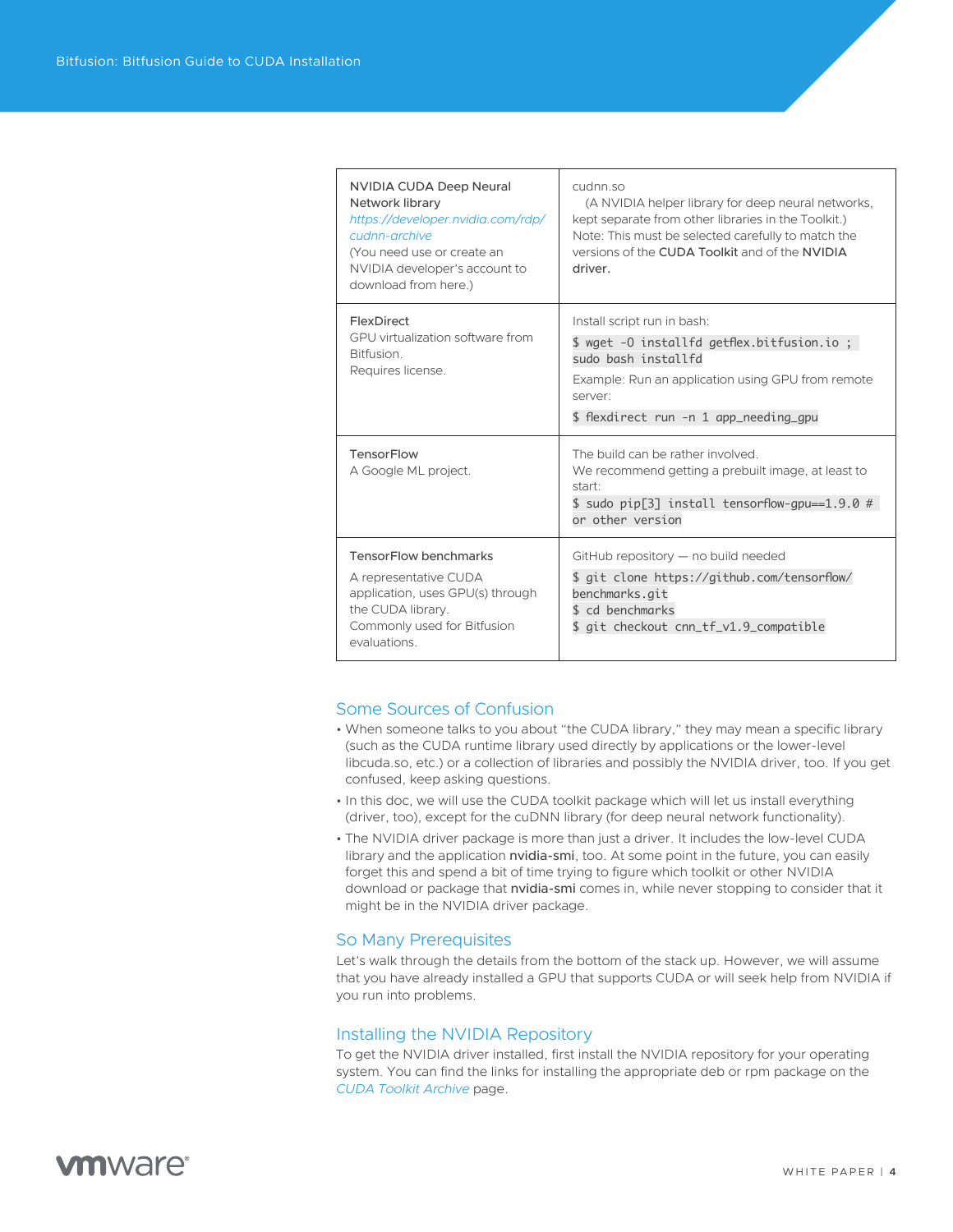The version of the NVIDIA driver you install limits which versions of CUDA you can install. The version of CUDA that you install limits which versions of cuDNN you can install. If you want to target a specific version of CUDA or cuDNN, pick the version you want and work backwards to find the latest supported versions of the other packages.

Pick the CUDA version you want to install, and you'll be taken to a page where you select your operating system.



Select the Linux operating system, architecture, distribution, version and installer type. For installer type, we recommend the "network" installation.

Once you click the Installer Type, a download button appears along with some instructions. The download button will download a deb or rpm package onto your computer; the instructions will tell you how to install it.

The package you downloaded will install the NVIDIA package repository on your computer, allowing you to download and install additional software packages directly from NVIDIA, using your operating system's package manager. The steps in the instructions:

- Install the repository package.
- Install NVIDIA's public keys used to sign their software packages.
- Update the repository by downloading a list of the latest available packages.

#### CAUTION

The last step says to install the "cuda" package. This will install the latest NVIDIA driver and the latest version of CUDA. If you want an older driver or an older of version of CUDA, do not do this step! Keep reading and we'll tell you how to install a specific version of the NVIDIA driver and the CUDA package.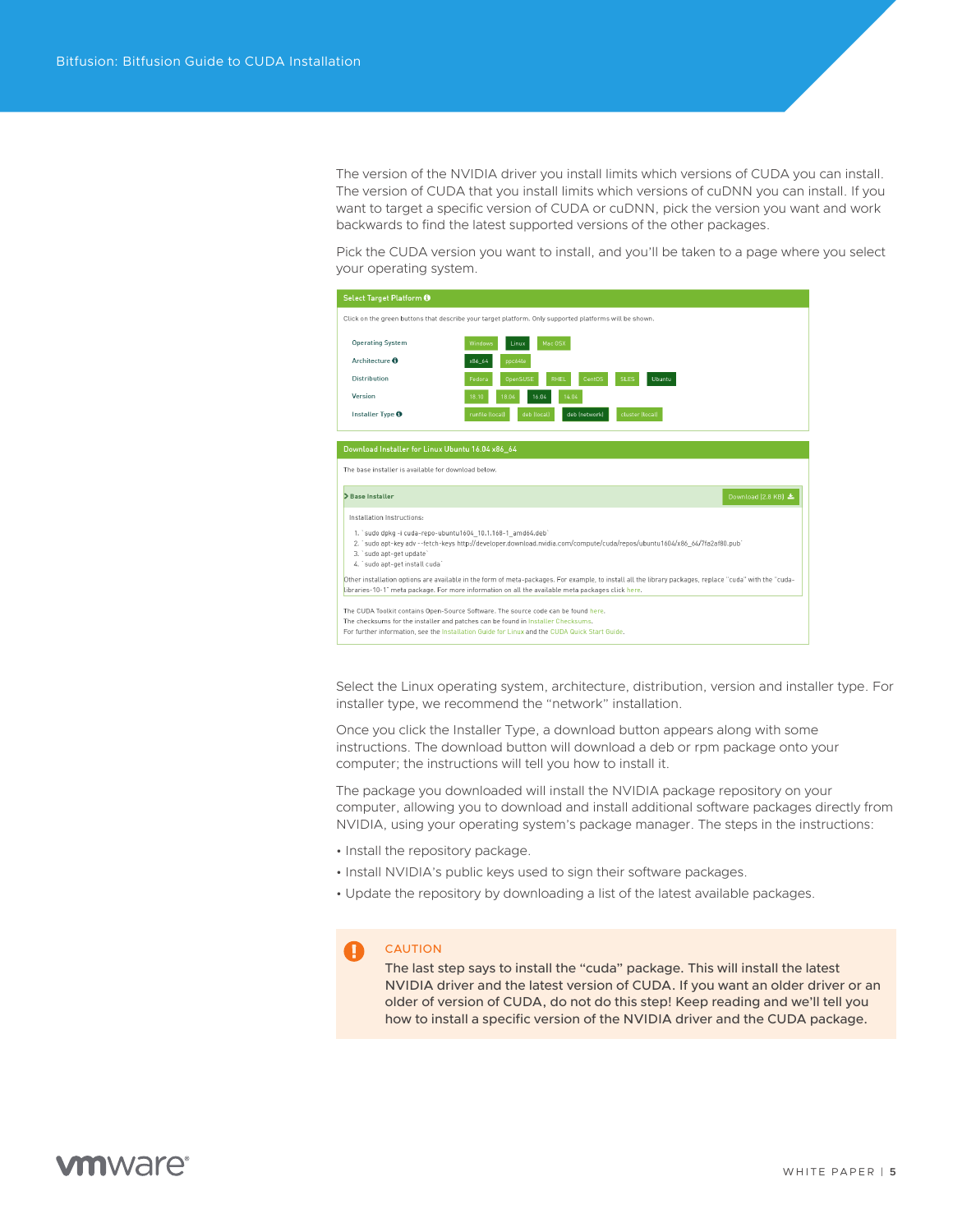#### <span id="page-5-0"></span>Installing the NVIDIA Driver

Now that the repository is installed, to get the NVIDIA driver installed just use your operating system's package manager.

#### NVIDIA Driver Install on Ubuntu

# See all available driver versions. sudo apt-cache show cuda-drivers | grep Version # Install the 418.67-1 driver.

sudo apt-get install cuda-drivers=418.67-1 --no-install-recommends

And for Red Hat and Centos:

#### NVIDIA Driver Install on Red Hat or CentOS

# See all available driver versions. sudo repoquery --show-duplicates cuda-drivers

# Install the 418.67-1 driver. sudo yum install cuda-drivers=418.67-1

#### Installing NVIDIA CUDA

At the time of this writing, TensorFlow packages were meant to use CUDA 10.1. Here is an installation example using CUDA 10.1 for Ubuntu 16.04:

#### CUDA Toolkit Install on Ubuntu

```
# Install CUDA 10.1 using the meta package name.
sudo apt-get install cuda-10-1
# Install the latest version of CUDA available from the meta package.
sudo apt-get install cuda
```
And here is an example for RHEL 7 and Centos 7:

#### CUDA Toolkit Install on Red Hat or CentOS

# Install CUDA 10.1 using the meta package name. sudo yum install cuda-10-1 # Install the latest version of CUDA available from the meta package. sudo yum install cuda



You will want to reboot at this point to make sure all your changes have been picked up.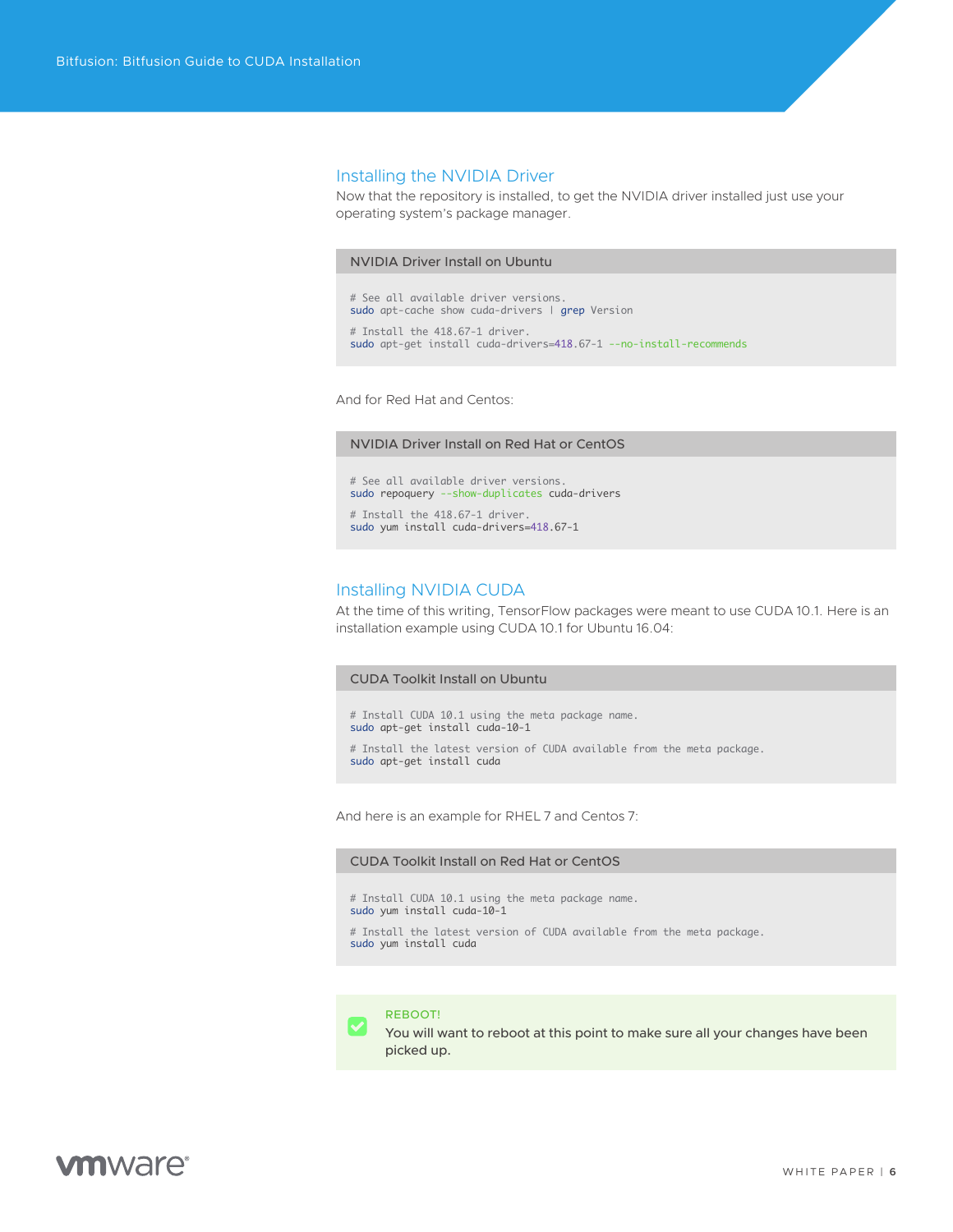#### <span id="page-6-0"></span>Installing cuDNN

You will need a NVIDIA Developer's account to download the cuDNN library and its installation guide.

cuDNN is built against particular versions of CUDA. It is critical to pick a cuDNN version that is built for the CUDA Toolkit version you installed above (which you chose to be compatible with the version of TensorFlow you want to use). You will also pick a cuDNN built for your OS. Go to the *[cuDNN Archive](https://developer.nvidia.com/rdp/cudnn-archive)* and follow the links. For instance, to get the cuDNN 7.6.0 package for CUDA 10.1 and Ubuntu 16.04, click the "Download cuDNN v7.6.0 (May 20, 2019), for CUDA 10.1," then select "cuDNN Runtime Library for Ubuntu16.04 (Deb)." This will download the cuDNN package file to your computer.

Install the package on Ubuntu:

#### Install cuDNN 7.6.0 for CUDA 10.1 on Ubuntu 16.04

# Install cuDNN 7.6.0 for CUDA 10.1 on Ubuntu 16.04. sudo dpkg -i libcudnn7\_7.6.0.64-1+cuda10.1\_amd64.deb sudo apt-get install -f

And with the .rpm file on Red Hat 7.x and Centos 7.x systems:

#### Install cuDNN 7.6.0 for CUDA 10.1 on RHEL 7.x

# Install cuDNN 7.6.0 for CUDA 10.1 on RHEL 7.x. sudo rpm -ivh libcudnn7-7.6.0.64-1.cuda10.1.x86\_64.rpm



#### REBOOT!

You will want to reboot at this point to make sure all your changes have been picked up.

#### DID IT WORK? A

Type nvidia-smi to get the current status of your GPU. It should also tell you what version of the NVIDIA driver is installed and what version of CUDA is running.

/sbin/ldconfig -N -v \$(echo \$LD\_LIBRARY\_PATH | sed "s/:/ /g") 2> /dev/ null | grep libcudnn will show you the versions of currently loaded cuDNN libraries.

#### IS A PARTICULAR CUDA LIBRARY PRESENT? A

ldconfig -p | grep <libname, e.g. cudnn> should tell you if the system can find any particular library.

#### PROBLEMS? А

If you have any problems, consult *[NVIDIA's Installation Guide](https://docs.nvidia.com/deeplearning/sdk/cudnn-install/index.html)* for the latest information or for other operating systems.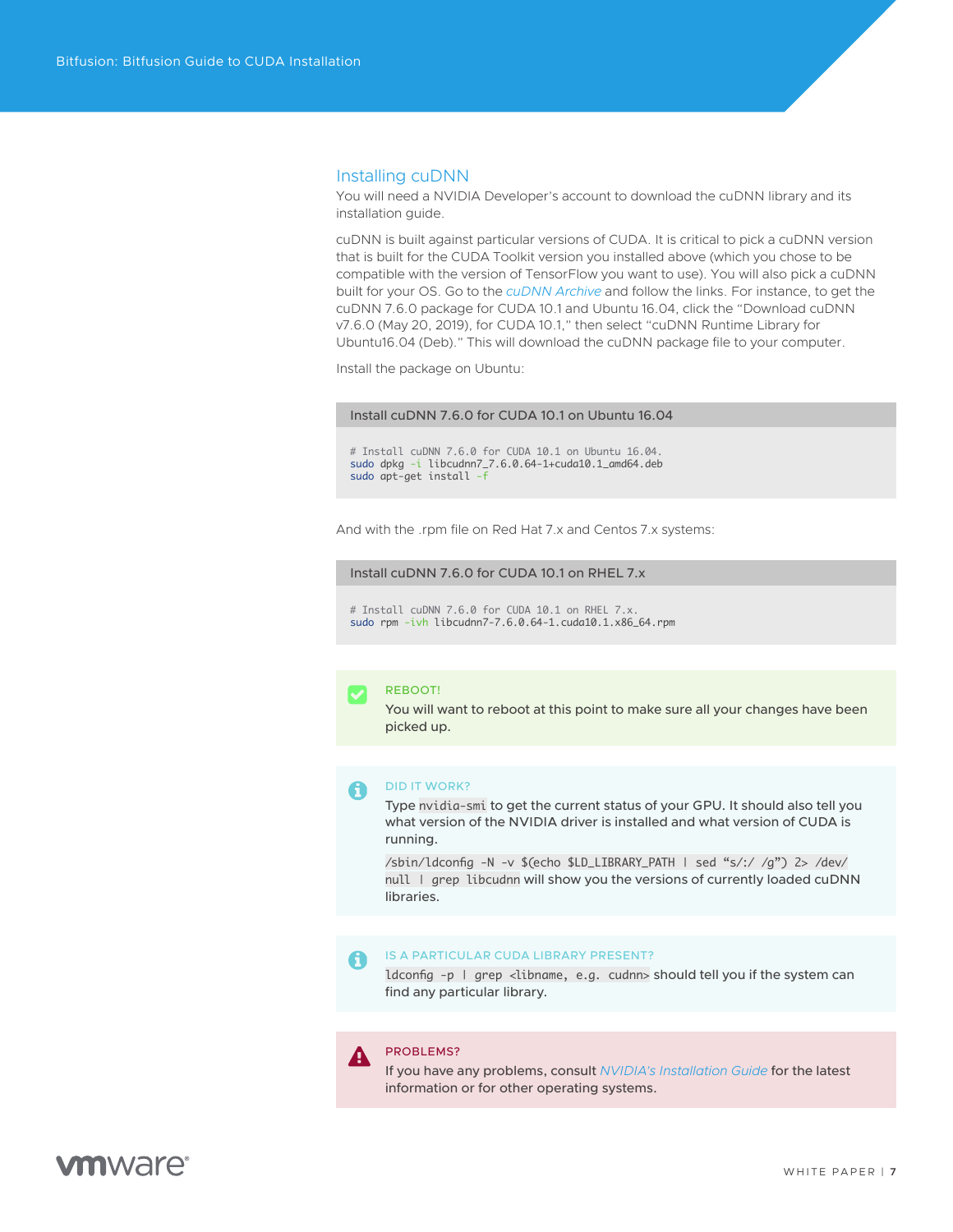#### <span id="page-7-0"></span>Speed It Up!

FlexDirect takes advantage of GPU features like stream memops and peer mapping override to make the most efficient use of each GPU. These settings are highly recommended for best results.

To enable these settings, create the file nvidia-bf.conf containing the following:

#### nvidia-bf.conf (template)

options nvidia NVreg\_EnableStreamMemOPs=1 NVreg\_RegistryDwords="PeerMappingOverride=1;" options nvidia\_\${nvidia\_driver\_major\_version} NVreg\_EnableStreamMemOPs=1 NVreg\_RegistryD words="PeerMappingOverride=1;"

Only where the file says \${nvidia\_driver\_major\_version}, replace that with the NVIDIA driver major version. If you installed NVIDIA driver 418.67-1, the major version number is "418," and the file would look like:

#### nvidia-bf.conf

options nvidia NVreg\_EnableStreamMemOPs=1 NVreg\_RegistryDwords="PeerMappingOverride=1;" options nvidia\_418 NVreg\_EnableStreamMemOPs=1 NVreg\_RegistryDwords="PeerMappingOverr ide=1;"

#### WHAT DRIVER VERSION IS INSTALLED? A

If you're not sure what the driver version is, just type nvidia-smi and it will tell you what version is installed.

Once you have the file you need to stick it in the right place.

- For Ubuntu install the file as /etc/modprobe.d/nvidia-bf.conf
- For Red Hat and Centos, install the file as /lib/modprobe.d/nvidia-bf.conf

Next, update initramfs. On Ubuntu 16.04:

#### Update initramfs on Ubuntu

# Update initramfs on Ubuntu. sudo update-initramfs -k all -u

On Red Hat 7.x and Centos 7.x:

Update initramfs on Red Hat and Centos

# Update initramfs on RedHat and Centos. sudo dracut -f

### **vm**ware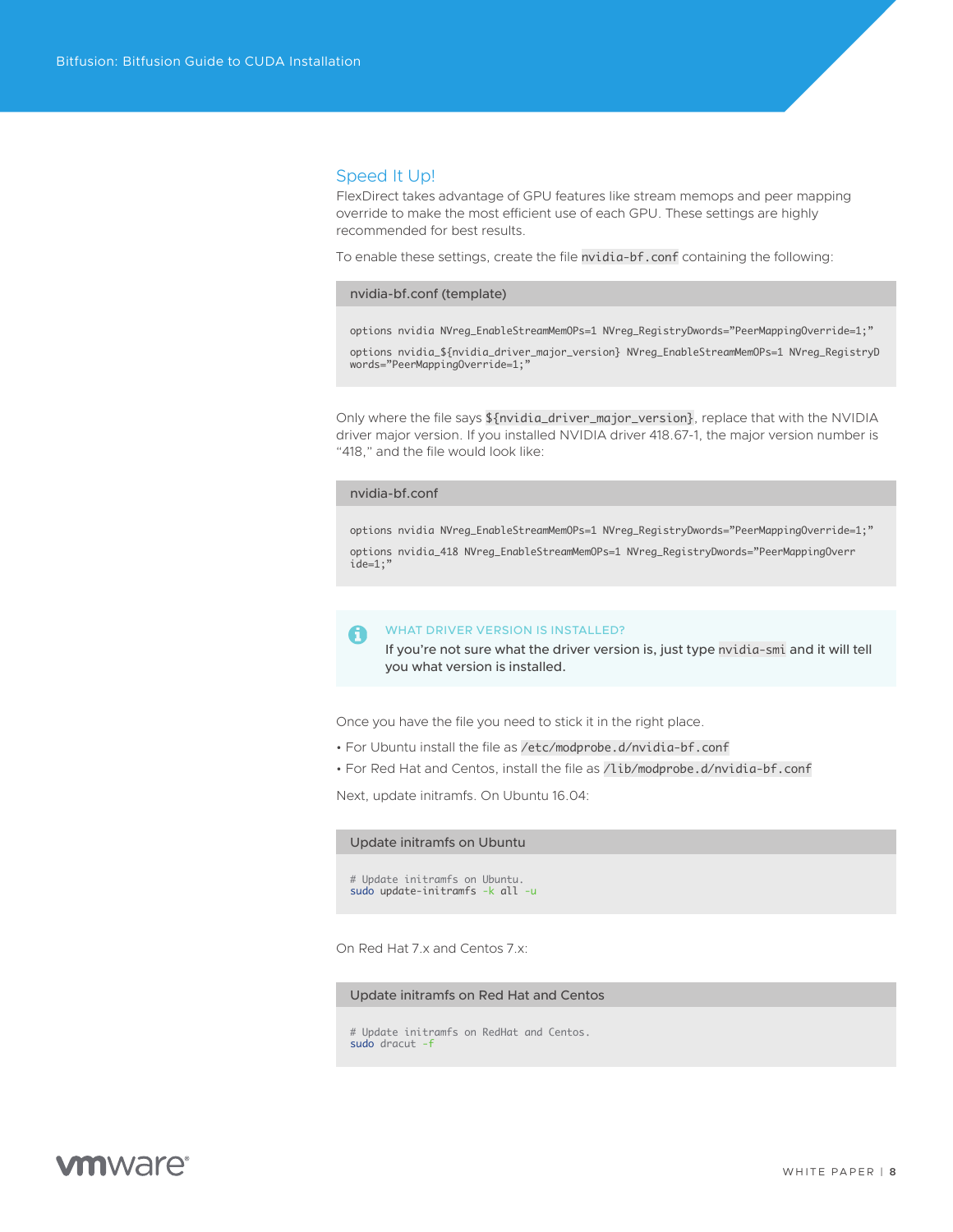<span id="page-8-0"></span>Reboot.

When your computer is back up, you can verify that the settings activated by checking the /proc file system. The two grep commands below should return something if the settings are active:

#### Verify the Driver Settings

# Verify that NVIDIA parameter 'EnableStreamMemOPs: 1' is set. grep 'EnableStreamMemOPs: 1' /proc/driver/nvidia/params # Verify that NVIDIA parameter 'RegistryDwords: "PeerMappingOverride=1;"' is set. grep "RegistryDwords: \"PeerMappingOverride=1;\"" /proc/driver/nvidia/params

#### Upgrading CUDA

If you want to upgrade any of the packages listed above, just follow the same steps above with newer packages. The newer packages will replace the older packages.